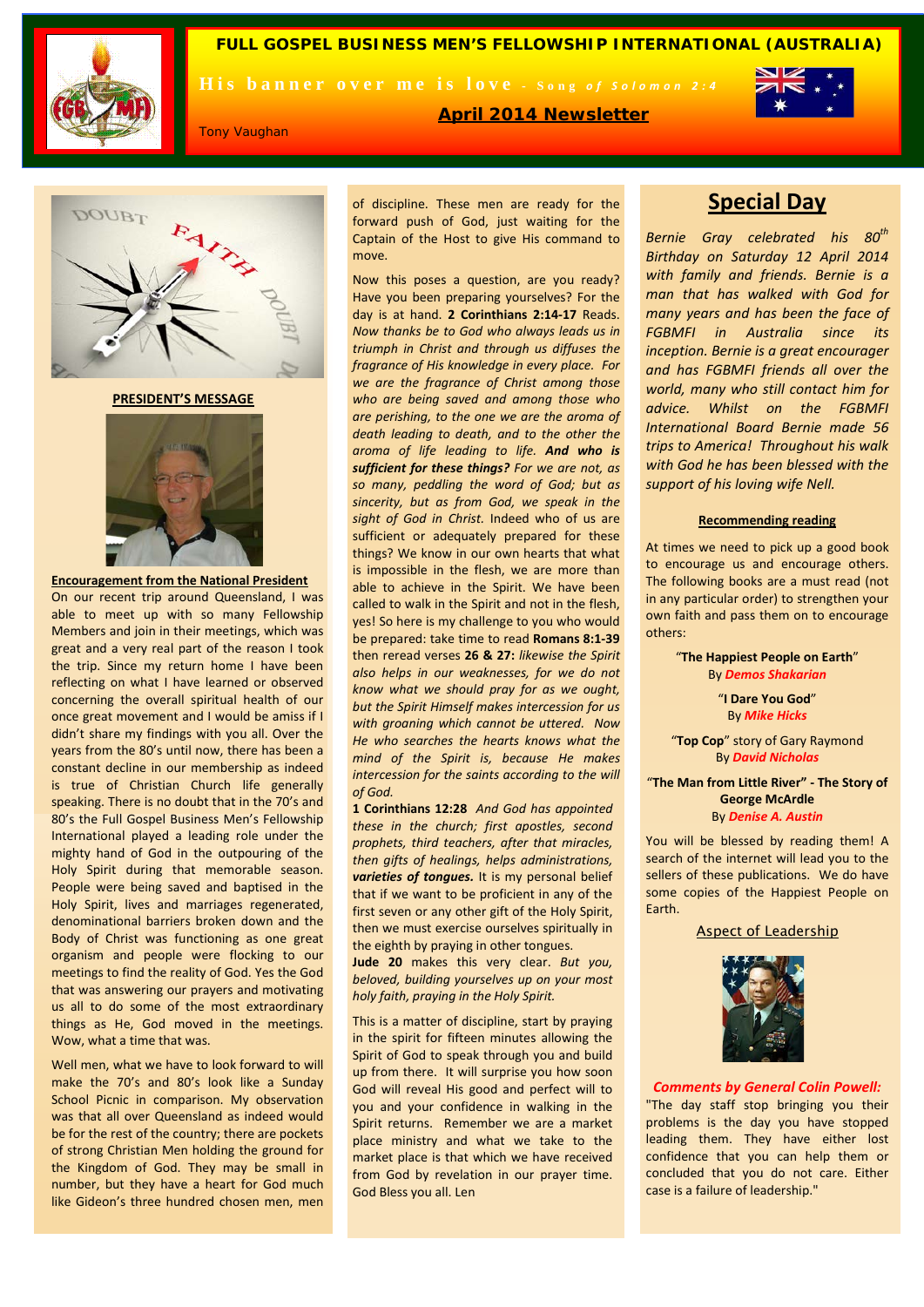

**April 2014 Newsletter**



#### *Luke 16:19-31 - The rich man in hell pleads for some relief from Lazarus.*

*But Abraham said, Remember, my son, that in your lifetime you were given all the good things, while Lazarus got all the bad things. But now he is enjoying himself here, while you are in pain. Besides all that, there is a deep pit lying between us, so that those who want to cross over to us from here to you cannot do so, nor can anyone cross over to us from where you are. The rich man said, 'Then I beg you, father Abraham, send Lazarus to my father's house, where I have five brothers. Let him go and warn them so that they, at least will not come to this place of pain.'*

Jesus is showing a picture of God's justice and giving the people a clear warning that Hades is not the place that any of us wish to go to. Today in the fast lane it can be hard to convince people that God will send those who reject him to the PIT. We so often hear that God is a God of love.

This is true but some people tend to forget the other sides of Father God's nature. Being true to himself he will indeed punish those who openly come against him as stated in his 'Word.' We need to be more urgent and committed as we do the Lord's work, as Jesus tells us there is a pit that cannot be crossed and those trapped on the other side in death are without hope. Do you feel a burden for others? If so let the Holy Spirit guide you and strengthen you for the task ahead. Where there appears to be no way, or no hope for others - let the Lord lead you through.



#### **My Precious Prodigal**

#### *By Lowell Lundstrom*

The nightmare phone call shattered my world and nearly destroyed my ministry. "Reverend Lundstrom," the officer said, "I'd like to meet with you at the police station. Your 17-year-old daughter is scheduled to appear in court for propositioning a vice officer." My daughter, a prostitute? Impossible. We dedicated Lisa to Jesus Christ as a baby. We raised her on Bible stories, gospel songs, and prayer. There must be some mistake. The reality of this hellish nightmare was like getting hit with a cement block in the chest when I read the vice-officer's description of her proposition. When I opened the police file and saw her mug shot, my knees nearly buckled.

This was no mistake. My beautiful, precious daughter was a hooker. Lisa was in peril; and my world, as her father, was in shambles. Lisa had been going through a spiritual struggle for a long time. I had warned her of the dangers of living in a spiritually cold condition. But I never dreamed, in a thousand nightmares, that my daughter would become a prostitute.

Facing the Issues - When the Lord won my heart in April 1957, my wife Connie and I began singing and preaching immediately. We started a radio program and produced TV specials. We also conducted citywide crusades where thousands came to Christ. Lisa had an older sister Londa. Both were talented musically, but Lisa never really enjoyed singing before audiences. Lisa also had a high-energy brother Lowell, nicknamed Tiny - who wore a cowboy hat and boots and was always a hit.

Our youngest son Lance was quieter. Lisa loved him dearly and took care of him when he was a baby. Somehow, in the midst of those ministry activities, I failed to see that Lisa was hurting. She felt sandwiched between her older sister and younger brothers. I failed to see her unresolved conflicts. This created a root of bitterness within her spirit. Her inner anxieties were ticking away - like a time bomb ready to explode.

We toured almost every night trying to rescue others while our own precious daughter silently faded away from God and our family. The judge committed Lisa to my care, but the situation was so explosive between Lisa and me that she was placed in a halfway house. She soon escaped and headed south. She was under the influence of what the judge described as the worst pimp in the region.

To think that my daughter had chosen a pimp as her mentor and rejected me was devastating. I knew that raising children in the high-tension atmosphere of crusade evangelism created great pressure upon them. They grew up sleeping in guitar cases backstage, while Connie and I, the singers and band were out front preaching.

Years earlier, when the children were small, I made what I thought was a fair deal with God. I said, "Lord, I'll give my life to help Your lost children get saved, but You must watch and guard over my children." But now, Lisa was gone. Sometimes we wouldn't hear from Lisa for months. During those periods, I didn't know if she was dead or alive. In the midst of this agony, I felt God had betrayed me. I was experiencing a triple jeopardy in my soul: I felt God had failed me; Lisa had forsaken me; and some of my friends were distancing themselves from me.

I kept travelling and preaching 300 nights a year - as I had for the previous 26 years. I still loved God, believed in Him, and preached His message of salvation. Multitudes were coming to Jesus Christ. But each day I had such a deep wound in my soul that my sorrow felt like a brick soaked in battery acid, eating away on my insides. The one person I really wanted saved most was gone - and I didn't know to where my precious prodigal had vanished.

#### *Continued next month*

### Chapter Meetings

FGBMFI (Australia) Chapter meetings are covered by our National Insurance Policy for 3<sup>rd</sup> Party Liability. If you have any questions please contact our National Treasurer John Diamond [ilex66@tpg.com.au](mailto:ilex66@tpg.com.au)

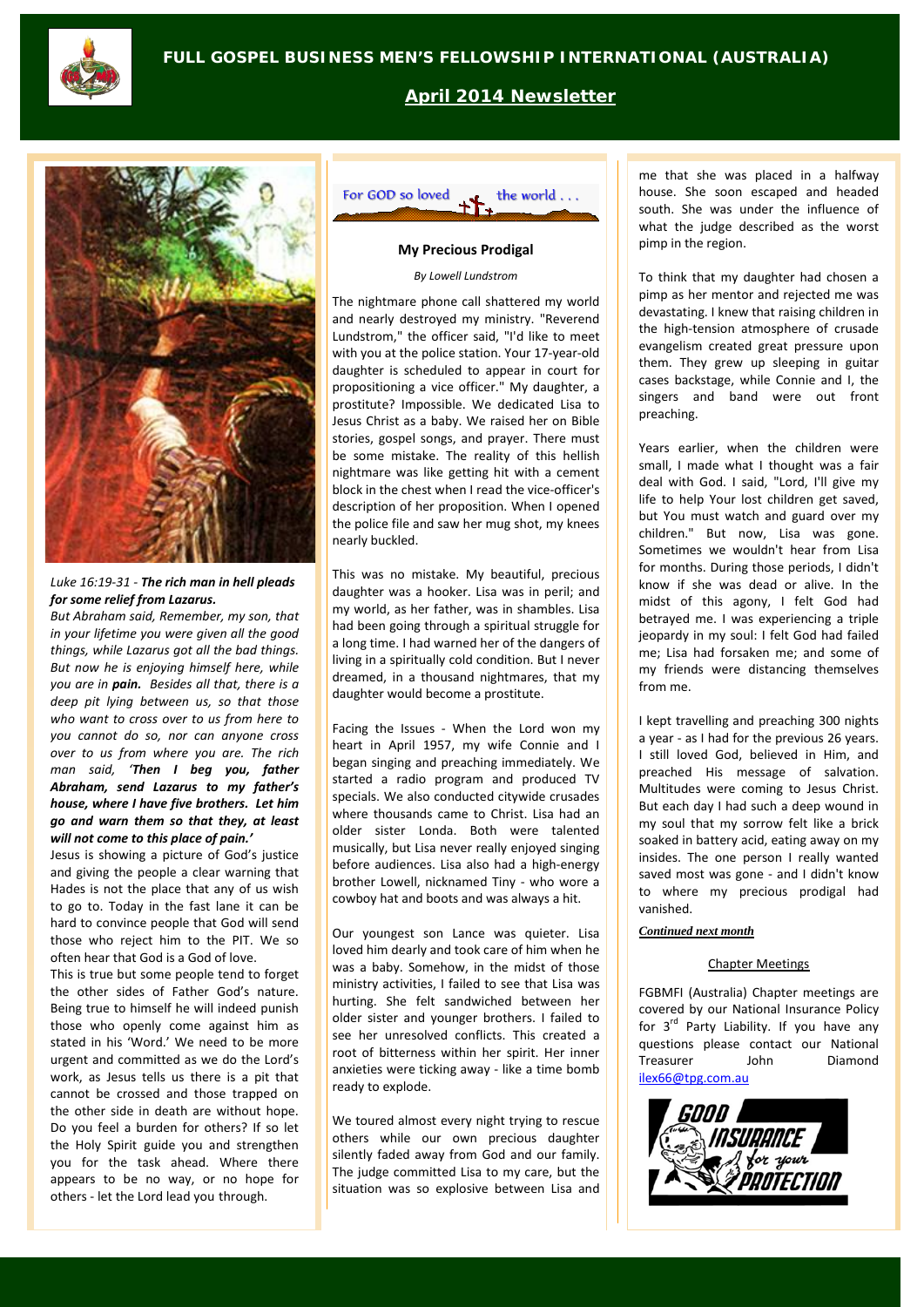**April 2014 Newsletter**

### **Bio: Michael Crosby – National Director**

Mike was born on the 13 September 1949 at the Royal Brisbane Hospital and was brought home to Mt Gravatt where he was to spend approximately the next 60 of his years of his life living within 15 kilometres of his father's home. At age 15 he left school after year ten and took a job with Queensland Rail. This lasted 17 months, and then he tried studying accountancy by distance education. He could not stand being cooped up in a room and the outdoor work with his Dad's company began. Here he learned how to make concrete posts and to drive the delivery truck and after five years he was placed in the house raising and removal crew; this proved to be his best work which he still does today after 45 years. He married at age 20 and had 6 children; 3 boys and 3 girls.

At age twenty eight he gave his life to Jesus. In his early thirties he attended Garden City School of Ministries and graduated 6 years later with his Bachelor of Ministries degree. Mike served as a pastor in the AOG & Apostolic Church and two other denominations. It was during this time his wife of 27 years filed for divorce putting an end to his marriage and minister's career. He returned to his trade which he still does today. During his time in the apostolic church he was part of a mission's trip to the Bicol region in the Philippines. Mike has now visited 17 times in 20 years and helps support the pastor with his work which continues to this time. He now lives with Yvonne, his wife of 16 years in Plainland, Queensland and serves on the board of FGBMFI Australia. Mike is enthusiastic about seeing souls won and disciples made for the Kingdom of God.

*If you can't change the people, then change the people!* 

*If you can't fire them with enthusiasm, fire them with enthusiasm!*

## *"His Banner Over Us is Love"*

# **Membership**

Full Gospel Fellowship International (Australia) is open to all men who wish to be part of this vibrant organisation, who have a heart to reach others and bring them into a relationship with Jesus Christ. You must read and understand our Doctrinal Statement and be willing to serve as a chapter member, giving of your time and expertise.

Please return your completed membership application (along with our doctrinal statement) form to our treasurer John Diamond at 43 Knight St, Rochedale South QLD 4123. Membership forms can be printed from our website: **fgbmfiaustralia.com**

Membership fees are \$100.00 per annum. To have a vibrant Fellowship we need all members to pay their dues to fund the ongoing expenses of the Fellowship as per the budget approved by the National Board. Being a paid up member of the Fellowship is important and all personnel should hold their membership as significant and of value. Being a member allows you to experience all the benefits that are associated with the organisation, including being able to vote and have your say at the appropriate time. If you have no chapter in your area or it is not functioning, your membership will be held as a National member. Those already in an active chapter will also be National Members and then chapter members. This way all members are included and not overlooked when information is being passed on.



**Remember this Easter and everyday – every sin was covered on the cross!**





**Martin Luther King, Jr.** 

Faith is taking the first step even when

# **Several sayings by Ron Oastler:**

you don't see the whole staircase.